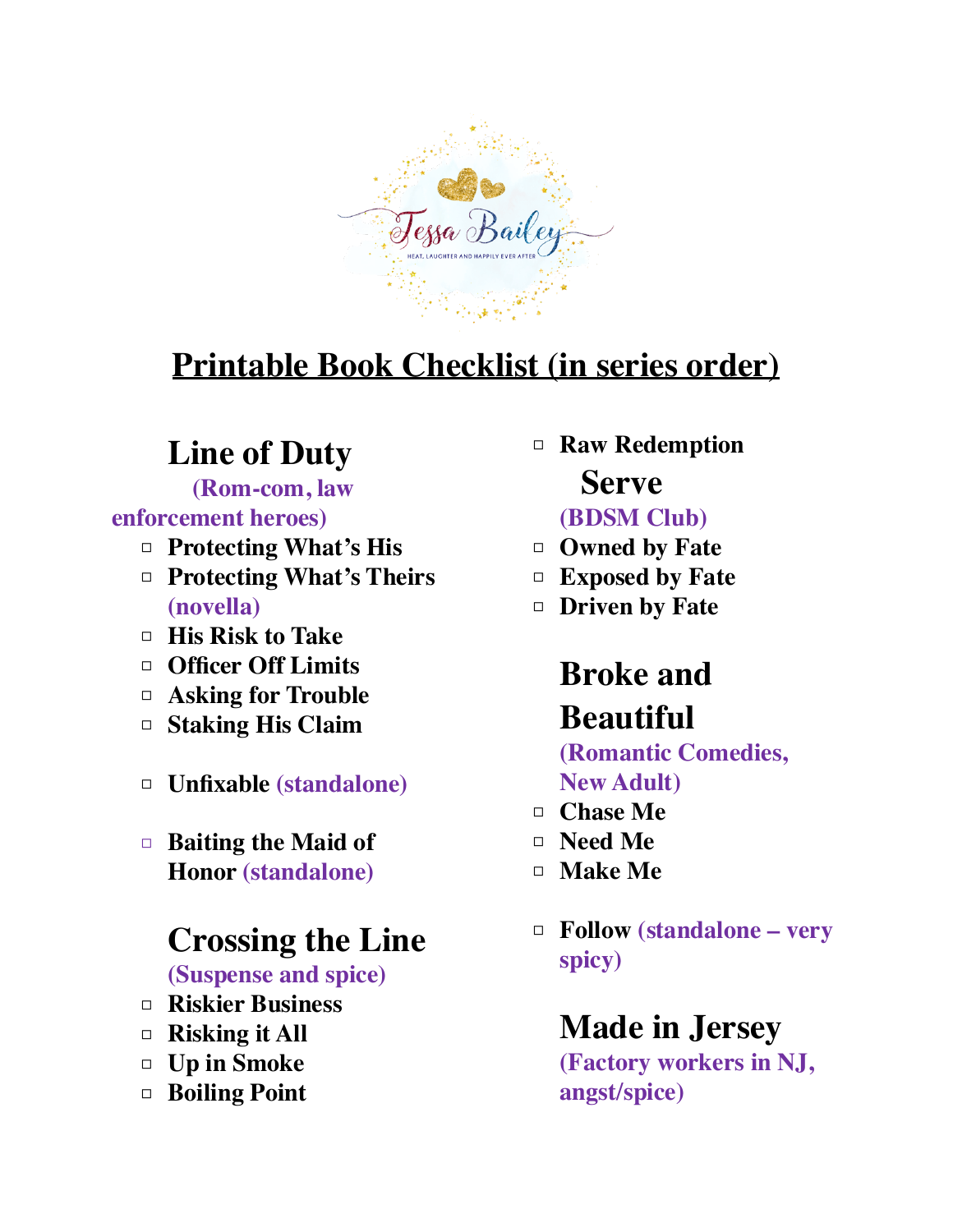- □ **Crashed Out**
- □ **Rough Rhythm (novella)**
- □ **Thrown Down**
- □ **Worked Up**
- □ **Wound Tight**

## **Romancing the Clarksons**

**(Family drama, sexy, adult contemporary)**

- □ **Too Hot to Handle**
- □ **Too Wild to Tame**
- □ **Too Hard to Forget**
- □ **Too Close to Call (novella)**
- □ **Too Beautiful to Break**

### **Academy**

**(Law Enforcement heroes/rom-com/angsty)**

- □ **Disorderly Conduct**
- □ **Indecent Exposure**
- □ **Disturbing His Peace**

## **The Girl**

**(runaway bride, funny, hot)**

- □ **Getaway Girl**
- □ **Runaway Girl**
- □ **Halfway Girl (novella)**
- □ **Renaissance Man (novella)**

□ **Captivated (standalone)**

## **Beach Kingdom**

 **(summery, sexy,** 

#### **lifeguard heroes)**

- □ **Mouth to Mouth**
- □ **Heat Stroke**
- □ **Sink or Swim**

## **Phenomenal Fate**

**(Sexy vampires, fated mates)**

- □ **Reborn Yesterday**
- □ **This Time Tomorrow**
- □ **Today Tomorrow and Always**

# **Hot and Hammered**

**(Rom-coms, HGTV inspired)**

- □ **Fix Her Up**
- □ **Love Her or Lose Her**
- □ **Tools of Engagement**

### **Bellinger Sisters**

**(Rom-coms inspired by Schitt's Creek)**

□ **It Happened One Summer**